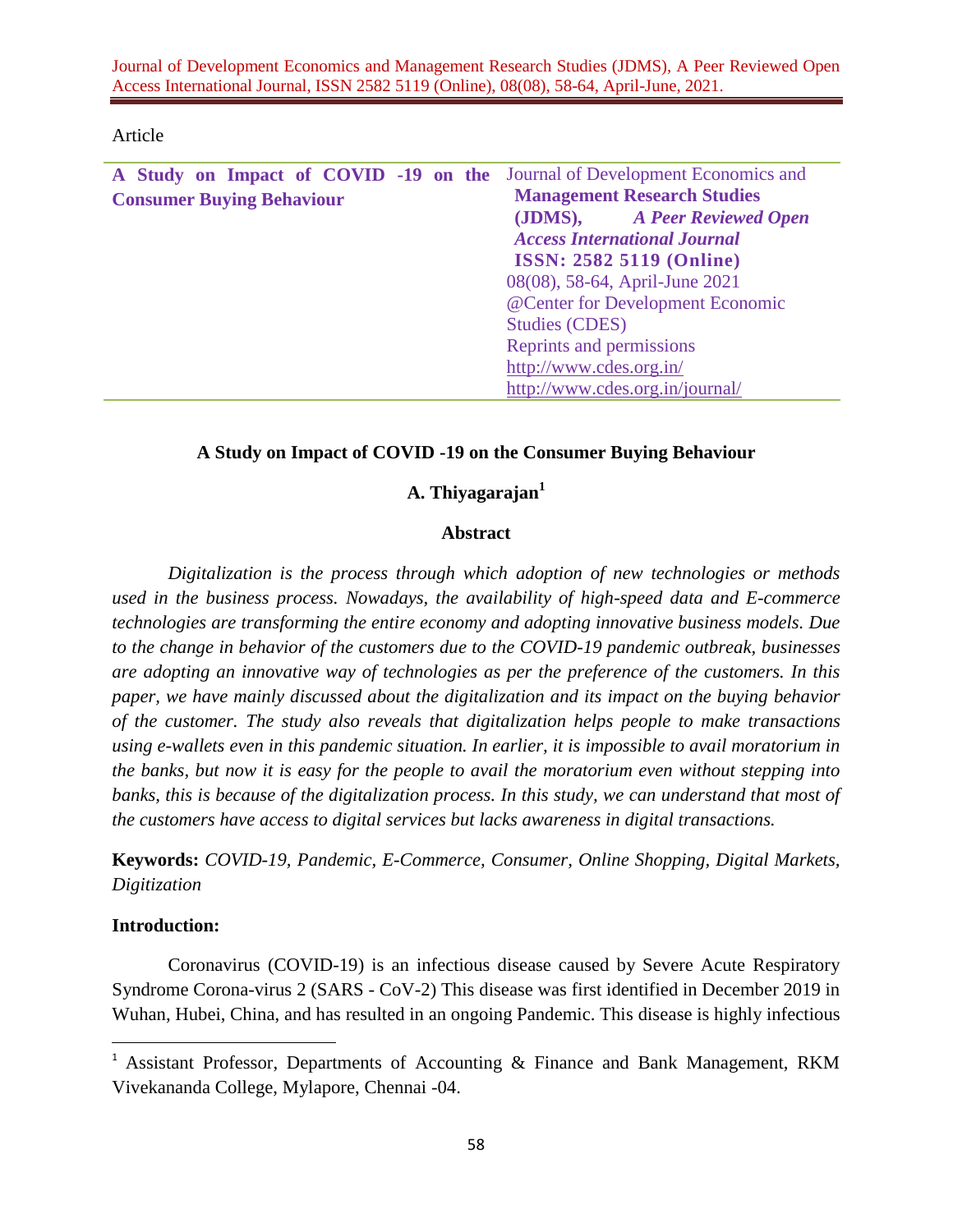#### Journal of Development Economics and Management Research Studies (JDMS), A Peer Reviewed Open Access International Journal, ISSN 2582 5119 (Online), 08(08), 58-64, April-June, 2021.

in nature. Digital technology has transformed the dimension of every individual, firm, and societal aspect. Digitalization means using technologies to innovate the products and services in a redefined manner. Today digitalization plays an important role from communication to accessing high-speed data for an individual. Digitalization has empowered the economy of our country, by making a drastic change from a cash-based economy to a cashless economy. According to the IMD world digital competitive rankings 2019 (WDCR), India has advanced to the  $44<sup>th</sup>$  position in the improvement of technology and holding the first position in the telecommunication investments. Digital infrastructure has been increased with the help of the public and private organizations. Nowadays, people accessing smartphones and high-speed data have been increased. National Optical Fiber Network has been initiated by the government to provide digital connections to the Gram panchayats in all over the country with an average speed of 100 Mbps. Aadhar cards are linked with bank accounts, so people can make cashless transactions.

Digital markets help the customers to get the products and services by staying inside the home. Accessing internet and e-commerce platforms is transforming the economy and also changing the operations of the business models. Digitalization has reduced a lot of documentation processes by providing eKYC's for banking operations. Digitalization has provided new job opportunities, it also to leads to innovation in the various sectors. The development of technologies has transformed the way people communicating with daily and professional life. It also influences the customers to utilize the online environment for various services available in the market.

#### **Review of Literature:**

Internet is no merely a source of information but an important contrivance for shopping, learning, communicating, getting service from plumbers, carpenters, doctors etc. Supply chain is helping to get connected with the customers that significantly reduce the waste and supporting to green businesses.

Over the past 15 years the ICT revolution has driven global development in an unprecedented way. With an immense progress in technology, internet and its services have led to creation of new markets (D'Silva et al., 2010). Awais Muhammad and Samin Tanzila (2012) indicate that use of internet has made the world a global village. The use of Internet has reduced the distances and brought the people together. The important feature in ecommerce is privacy which not only increases competitive advantage but confidence level also. E-commerce brings sellers and potential buyers at the distance of one click and it saves time as it is cost effective, as E-commerce is becoming a key to success. Rust and Chung, (2006) suggests to know not just what customers do in any particular e-commerce contact but also what they do (and how they perceive and feel) across multiple contacts.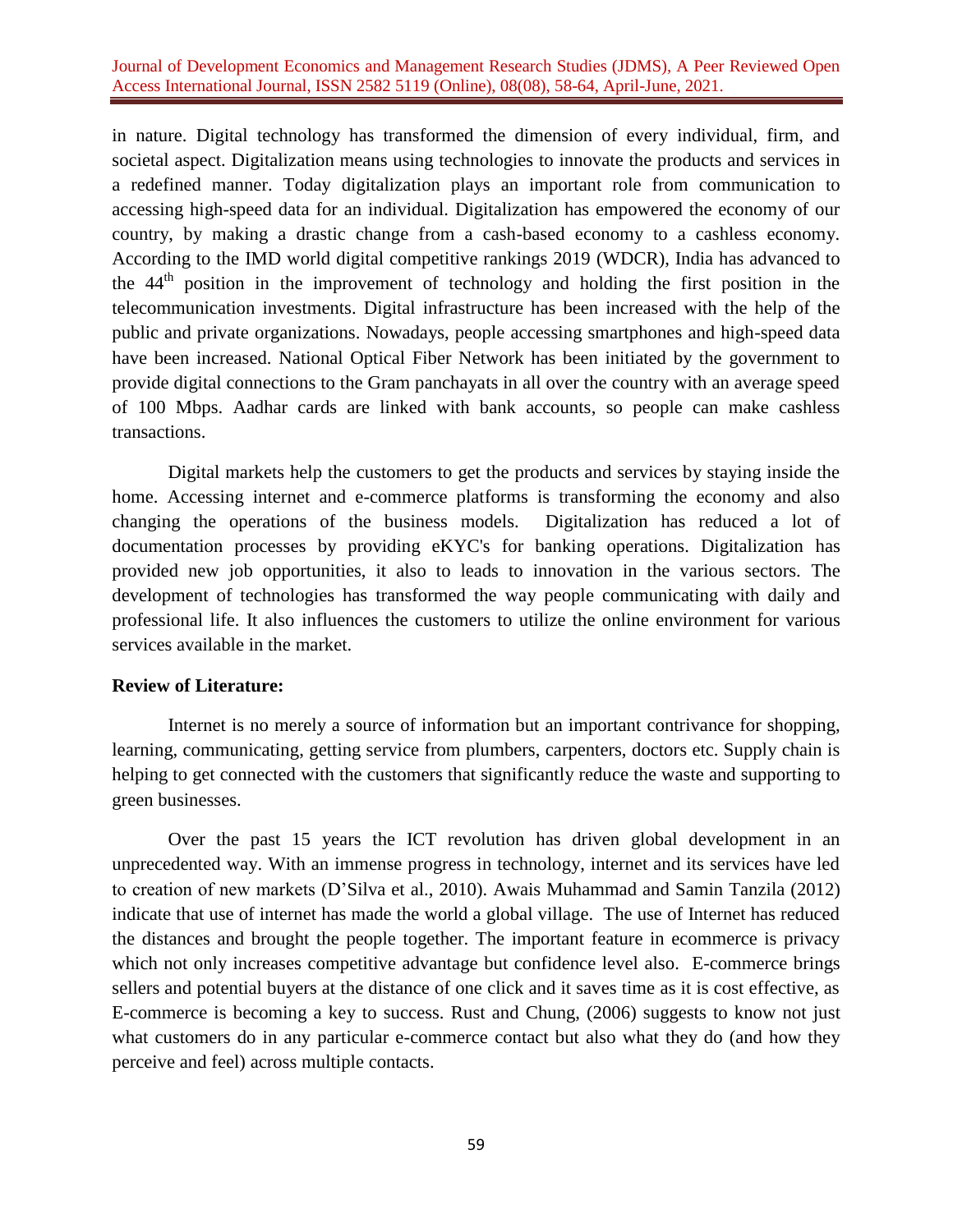The work also suggests to investigate the kinds of online services that promote growth of the customer relationship, and the most effective ways to combine the online relationship with the offline relationship, with the idea that the full relationship with the customer is not complete without considering both online and offline, as well as how they interact.

## **Objectives of the Study:**

- 1. To study the Impact of Digitalization on the customer's new buying behavior due to the virus outbreak.
- 2. To analyze the various benefits of digitalization in carrying out the day to day activities by staying safely at home.
- 3. To identify whether digitalization has been safeguarding the customers from cybercrimes.

## **Need for the Study:**

Digitalization has transformed society in large with the development of innovation in the business models. Today in the digital era of Artificial Intelligence, the Internet of Things (IoT) plays a dominant role in people's life to carry out the day to day activities. Nowadays, customers are provided with a lot of information available in the market with their smartphones. In India, nearly 684 million people are accessing smartphones with internet technology. In this study, we have mainly focused on the Impact of Digitalization due to Covid -19 pandemic on the buying behavior of the customers, which enables the companies to produce the goods as per their requirements.

## **Research Methodology:**

## **Sources of Data:**

## **Primary Data:**

In this study, we use both the primary and secondary data. Primary data is collected through the structured questionnaire circulated to the respondents.

## **Secondary Data:**

Secondary data are collected from the already published articles, research papers, newspapers, and some sources from the related websites.

## **Sample Size:**

The sample is collected from 100 respondents.

#### **Area of the Study:**

The respondents of the study are from Chennai, Tamil Nadu.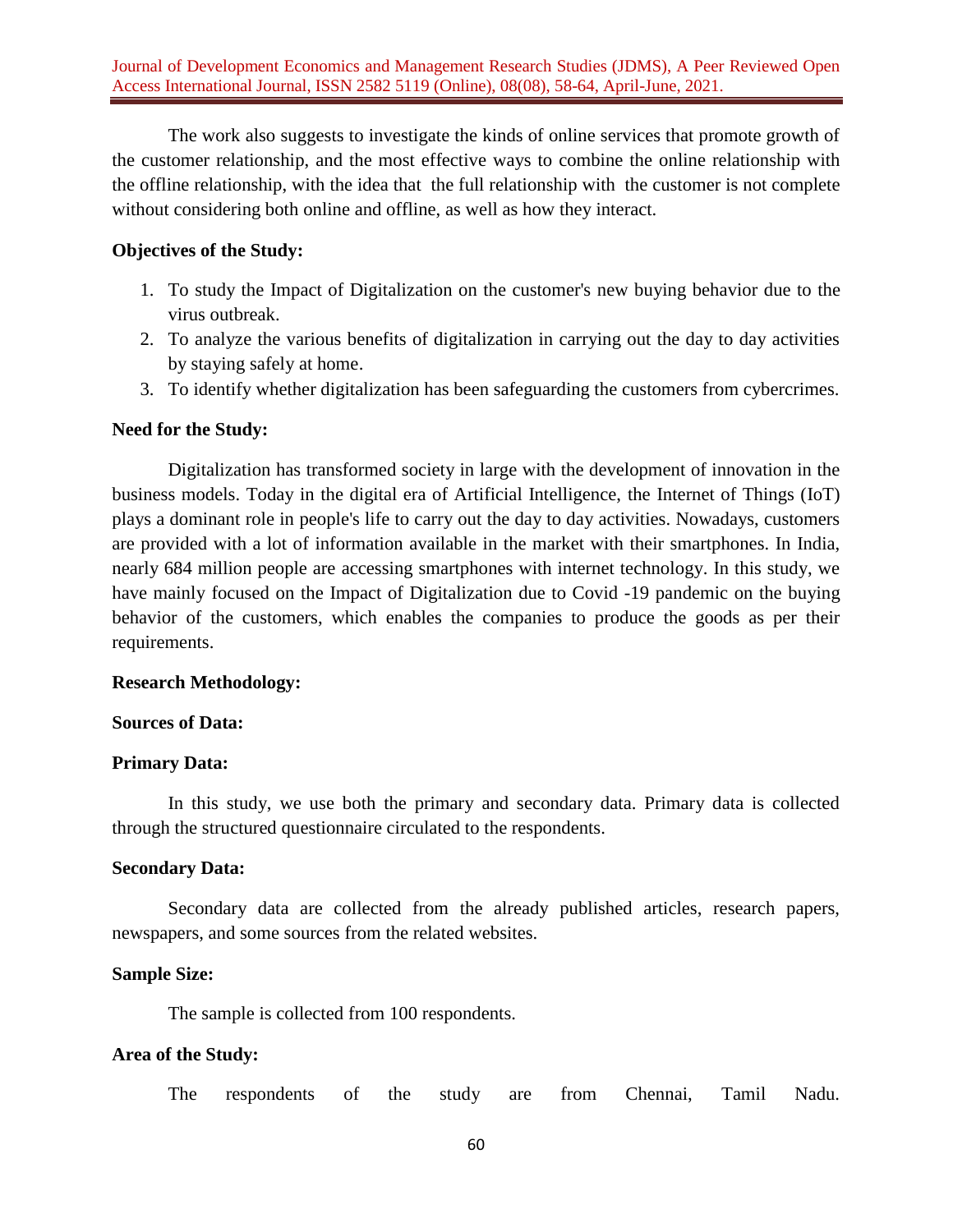# **DATA ANALYSIS AND INTERPRETATION**

## **T-Test**

**H0:** Online shopping users do not prefer online shopping for the price comparison or product evaluation.

**H1:** Online shopping users prefer online shopping for the price comparison or product evaluation.

|                     | N   | Mean   | <b>Std. Deviation</b> | <b>Std.</b> Error Mean |
|---------------------|-----|--------|-----------------------|------------------------|
| Website preferred   | 100 | 1.3700 | .69129                | .06913                 |
| Evaluating products | 100 | 3.6200 | .95113                | .09511                 |
| Compare price       | 100 | 4.0100 | .93738                | .09374                 |

## **One-Sample Statistics**

# **One-Sample Test**

|                     | Test Value = $0$ |    |            |            |                                              |        |
|---------------------|------------------|----|------------|------------|----------------------------------------------|--------|
|                     |                  |    | Sig. $(2-$ | Mean       | 95% Confidence Interval of<br>the Difference |        |
|                     |                  | Df | tailed)    | Difference | Lower                                        | Upper  |
| Website preferred   | 19.818           | 99 | .000       | 1.37000    | 1.2328                                       | 1.5072 |
| Evaluating products | 38.060           | 99 | .000       | 3.62000    | 3.4313                                       | 3.8087 |
| Compare price       | 42.779           | 99 | .000       | 4.01000    | 3.8240                                       | 4.1960 |

**Interpretation:** Since the significance value is 0.00. It is interpreted that there is no significance difference between two variables. Accept H0.

# **CHI SQUARE TEST**

**H0:** The online consumer need that by purchasing in online has positively transformed the banking focus & acts as consumer friendly and provides good post purchase services.

**H1:** The online consumer not need that by purchasing in online has not positively transformed the banking focus & not acts as consumer friendly and provide good post purchase services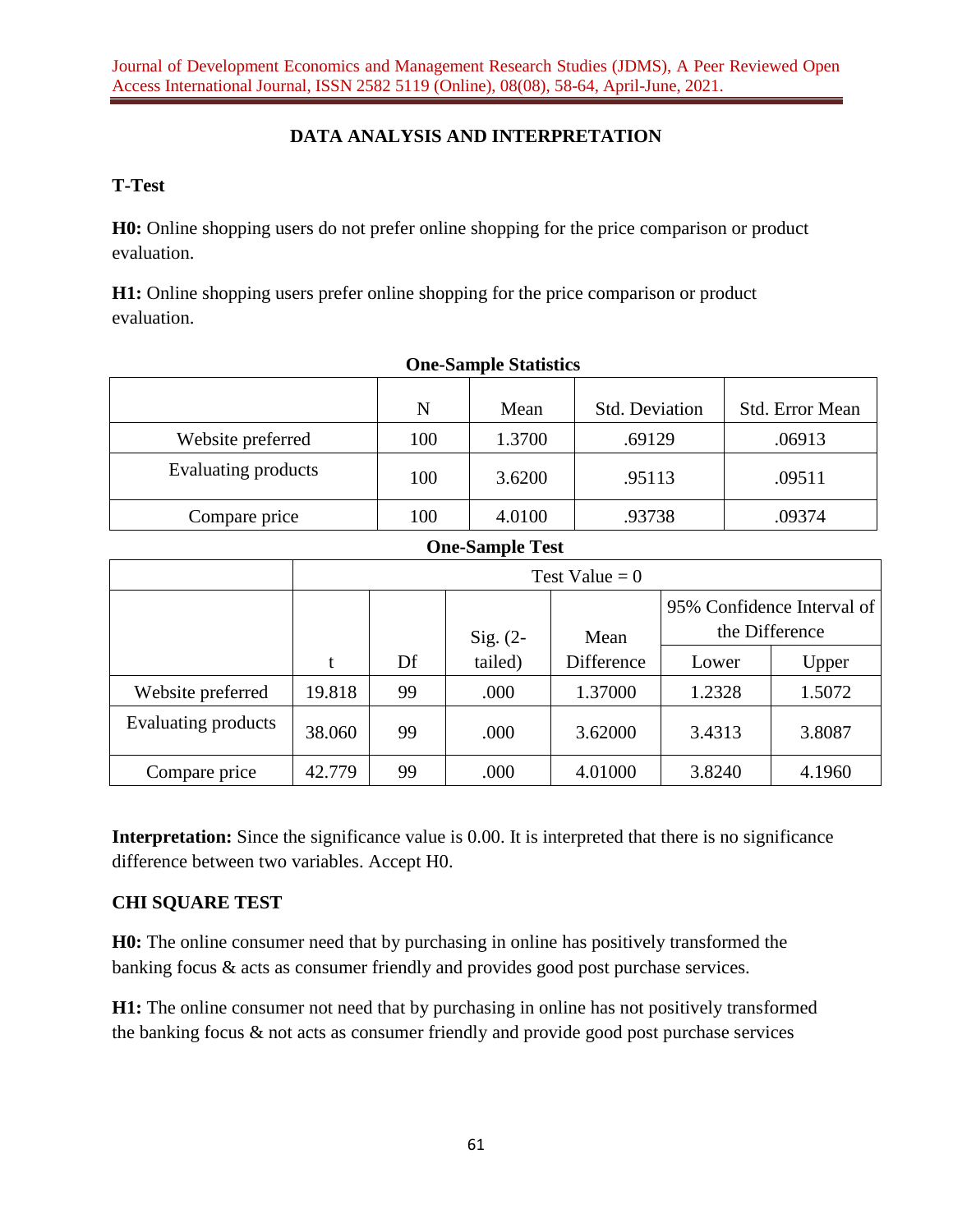| <b>Chi-Square Tests</b> |             |    |                       |  |
|-------------------------|-------------|----|-----------------------|--|
|                         | Value       | Df | Asymp. Sig. (2-sided) |  |
| Pearson Chi-Square      | $2.279^{a}$ | 8  | .971                  |  |
| Likelihood Ratio        | 3.104       | 8  | .928                  |  |
| Linear-by-Linear        | .650        |    | .420                  |  |
| Association             |             |    |                       |  |
| N of Valid Cases        | 100         |    |                       |  |

**Interpretation:** Since the significant value is greater than 0.05, H0 is accepted.

## **CORRELATION**

**H0**: Using this online payment mechanism in online shopping app increases finance literacy.

**H1**: Using this online payment mechanism in online shopping app not increases finance literacy.

#### **Correlations**

|                             |                            | Payment<br>mechanism | Improved financial<br>literacy |
|-----------------------------|----------------------------|----------------------|--------------------------------|
| Payment mechanism           | <b>Pearson Correlation</b> |                      | .089                           |
|                             | Sig. (2-tailed)            |                      | .377                           |
|                             | N                          | 100                  | 100                            |
| Improved financial literacy | <b>Pearson Correlation</b> | .089                 |                                |
|                             | Sig. (2-tailed)            | .377                 |                                |
|                             |                            | 100                  | 100                            |

**Interpretation:** There is strong positive correlation. Since the significant value is 0.05, Accept H0.

## **Findings of the Study:**

- Majority of the respondents are accessing the digital platform through the smart phones.
- Majority of the respondents showcased that through the social media they come to know about the digital platforms.
- \* From our study we are able to understand that time saving and convenience such as safety measures are the main benefits of digitalization.
- Most of the respondents are agreeing that digitalization helps the customers to evaluate the products in the market.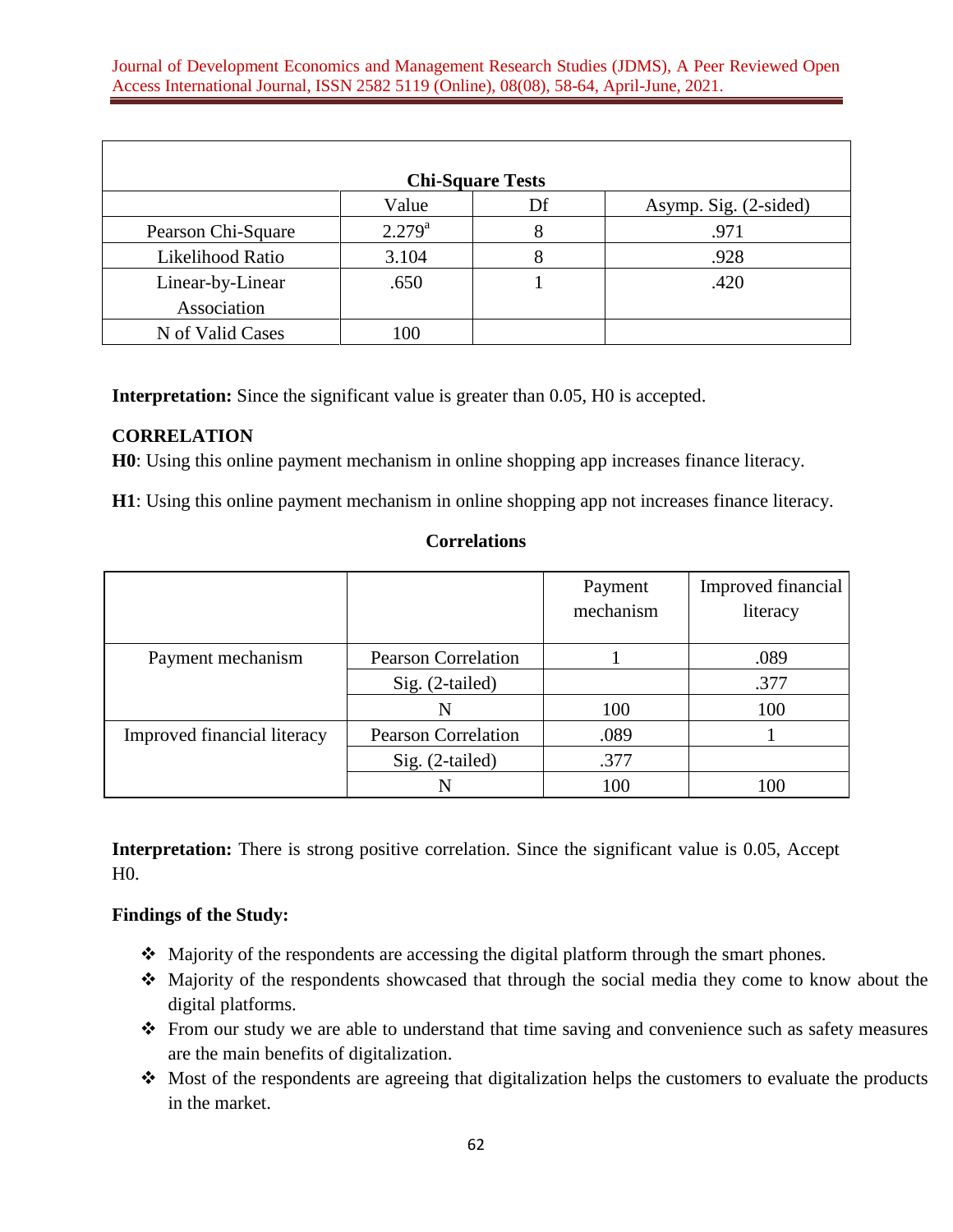- They feel that logistical barriers are there during a nationwide lockdown and there have been disruptions in buying commodities. Also, it is safer to do e-shopping rather than stepping out of our houses.
- Majority of respondents confirmed that digitalization improves the financial literacy of the customers. Also, many new users had a warm and good shopping experience with E-Commerce platforms.

## **Conclusion:**

In this study, we came know that, accessing the digital platforms has increasing year on year in India. To match their requirements, marketers need to understand the behavior of the customers. Through the increase in usage of smart phones, customers are accessing various digital platforms which help to get the up to date information in the market. Digitalization enables the customers with wide variety of products and services avail within the doorsteps. Customers can evaluate the products in the market, which helps them to choose the right product, but still people require awareness about the various cyber-crimes in the digital platforms. The Customers feel that shopping on these e-platforms are safer, especially considering on-going pandemic situation.

#### **References:**

- 1. Antoine Lamarre, Simon Galarneau, Harold Boeck. (2012). digital marketing and consumer behavior current research trend.
- 2. Awais Muhammad and Samin Tanzila (2012), "Advanced SWOT Analysis of E-Commerce", IJCSI International Journal of Computer science Issues, Vol 9, Issue 2, No 2, pp. 569-574
- 3. Füsun çizmeci, Tuğçe ercan. (2015), The effect of digital marketing communication tools in the creation brand awareness by housing companies.
- 4. D'silva,B., D'Silva,S., and Bhuptani,R.,S.,K.(2010), Behavioral Aspect of Teenagers Towards Internet Banking: An empirical study", Indian journal of marketing, 40.10, pp.44-53
- 5. Duesenberry, J.S. Income saving and Theory of consumer Behaviour, Cambridge Harvard University Press, 1949
- 6. Engel, F. James, Consumer Behaviour, New David, T. Kollat and York: Holt Rinehart & Winston Roger, D. Blackwell Inc,1968
- 7. Ferber, Robert and Research Method in Economics P.J.Verdourn and Business New york: Macmillan, 1962
- 8. Howard, John A. Consumer Behaviour-Application of Theory, New york: Mc Graw Hill Book Co., 1977
- 9. Mahajan, B.M. Consumer Behaviour in India, New Delhi, Concept Publishing Co., 1980
- 10. Markinl, Rom, Consumer Behaviour–A cognitive orientation, New York; Macmillan, 1974
- 11. Festinger Leon (1957), a theory of Cognitive Dissonance, Stanford University Press, Stanford, CA.